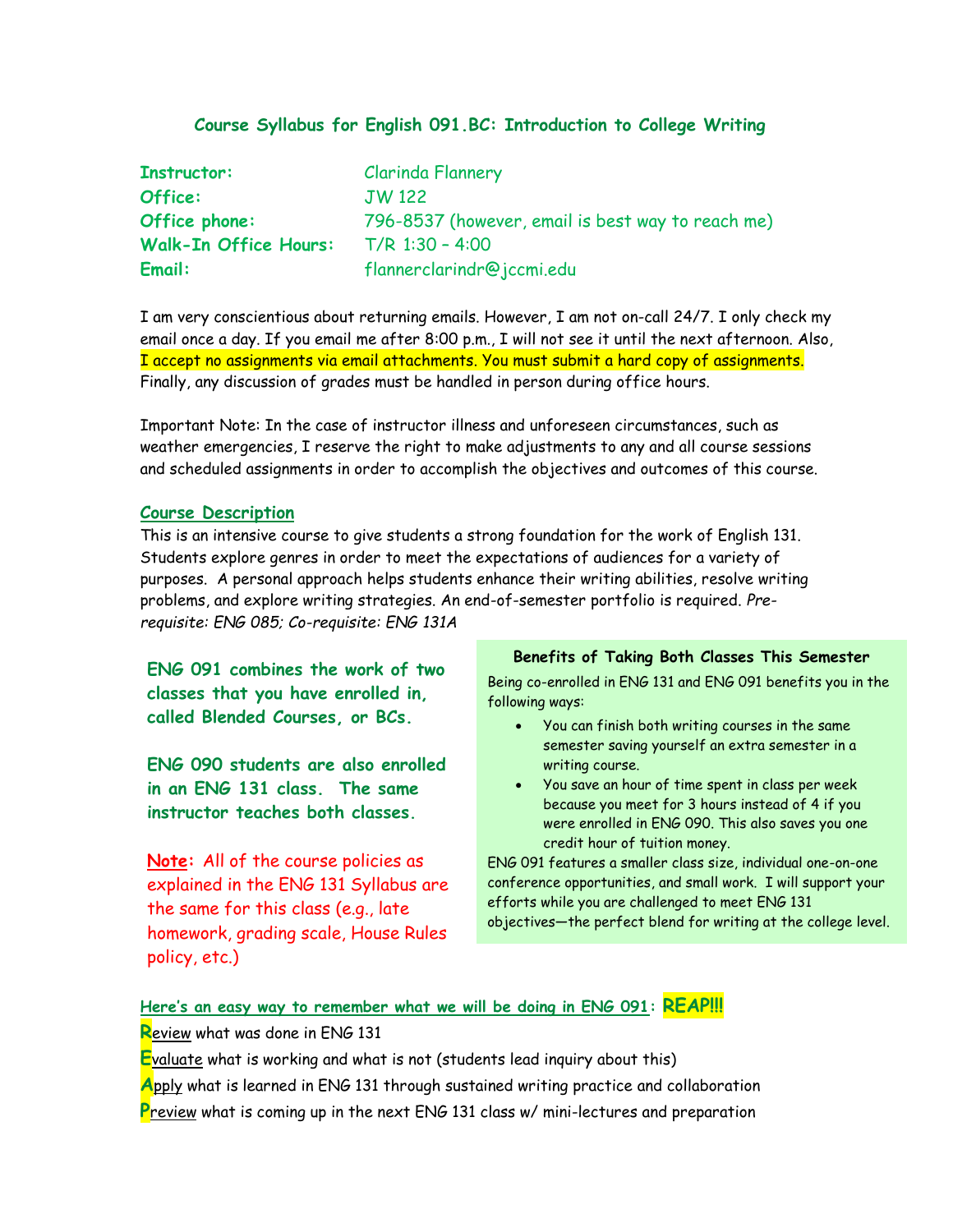**This textbook and all other course materials and resources are the same as required in ENG 131. You will not need to purchase additional supplies. So, just to remind you, I've listed them here again.**

#### **Textbook**

**Our textbook for both ENG 131 and ENG 091 is** *Writing Today* (w/ REVEL Access Card and loose pages) by Richard Johnson-Sheehan and Charles Paine. Third edition. 2016. ISBN: 9780134217307

#### **Required Materials**

- **Flash Drive** (You need to save all of your typed work on this and bring it to class.)
- **3 two-pocket folders** (in addition to the 5 folders you need for ENG 131)
- **Black or dark blue pens** (for in-class and homework assignments)
- **Access to a printer** (for homework assignments and essays)

#### **Blended Courses**

 You are enrolled in a Blended Course. The goal in this blended course is to have you successfully complete both ENG 091 and ENG 131 by the end of the semester. Successfully completing ENG 131 is required for graduation, so essentially, this class is an opportunity for you to complete a very important General Education requirement in one semester. Typically, anyone placed into ENG 090 needs at least two semesters to meet this requirement. ENG 090 must be successfully completed in the first semester, followed by a second semester of ENG 131. This Blended Course gives you the opportunity to complete both in one semester. This will require a lot of work and time. That's why you will receive 6 credits for the successfully completing the work of both classes.

 In this course, as with any writing course, the primary goal is to improve your writing skills. In both classes of this Blended Course, you will write, rewrite, think about writing, read about writing, and find various uses for writing. This means you will think critically about written communication by examining words, language, communication, and meaning.

 This work is important. After all, language forms who you are. It shapes how you function and how you view the world. This means that by writing and sharing your writing, you may discover new things about yourself. You will also reveal things about yourself to others. This process can be intimidating and sometimes frightening. It can also be rewarding and sometimes exciting. Risktaking is part of the process of improving your writing and of learning.

 The classroom environment, the small community of writers that we (as a class) create, will help support you in your efforts to become a better writer. You must willingly help and support others in return. During each class period we discuss writing strategies and analyze reading assignments. We will also explore ways to stimulate ideas, to develop and organize ideas, to edit, to respond to others' writing, and to eliminate common grammatical and punctuation errors.

 You will practice various kinds of writing in class and have time for your own writing in most sessions. The atmosphere is loosely structured and informal, allowing you to progress at your own individual pace. This allows me to observe you in the writing process and offer suggestions or help you with specific problems.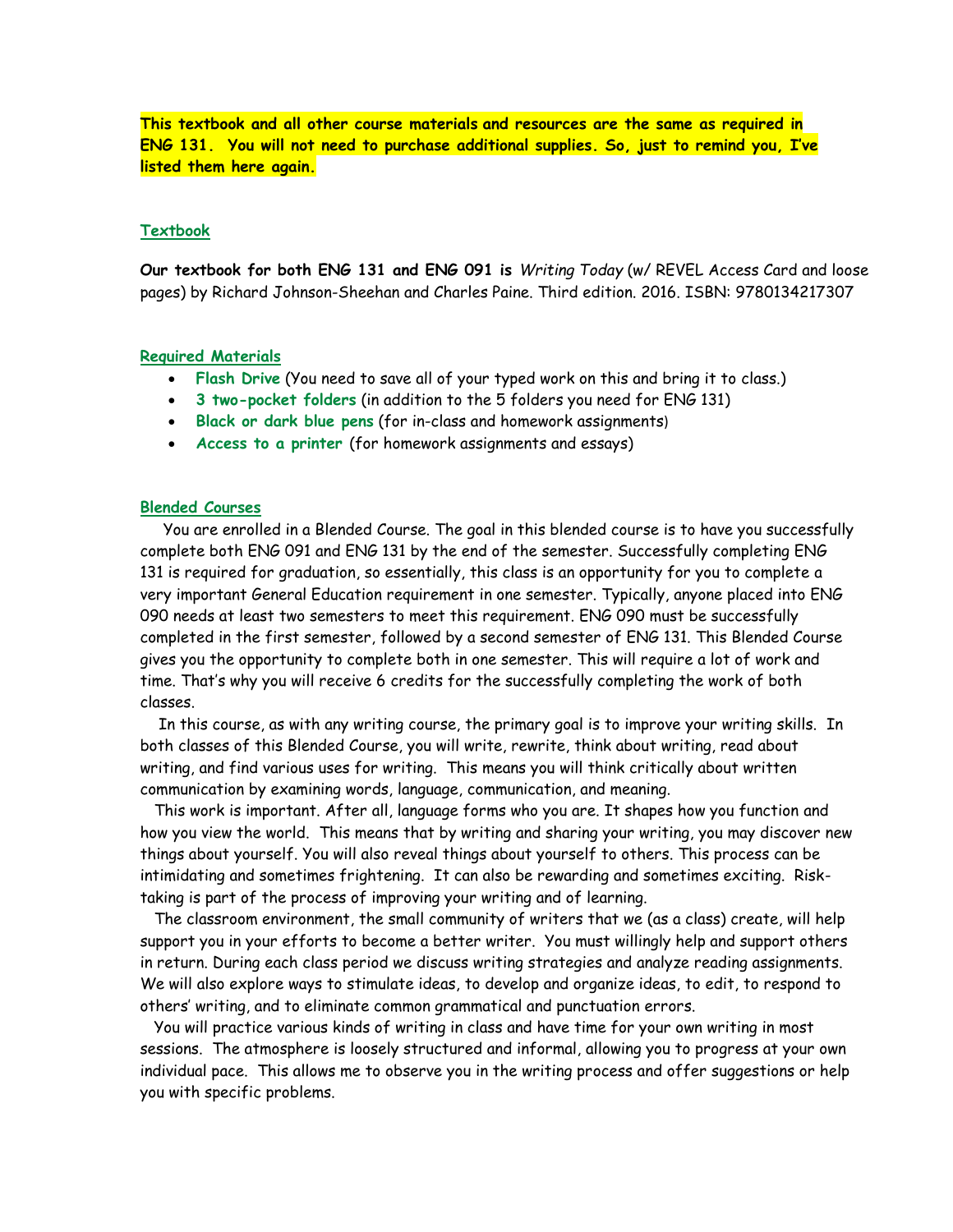#### **This Class—English 091BC**

 Class time will be used to talk about and explore strategies for successful writing. You'll also discuss your work for ENG 131 with your classmates, and use class time to draft and revise. Sometimes we'll break into pairs or small groups for sharing and responding to each other's writing. Sometimes I'll review strategies with you and get your feedback—a way to see where we're going as a group and where we've been. We'll use course materials to spark writing ideas and topics.

 Your primary task is to build on the writing skills you already have and develop new ones in order to improve your writing. This means you must practice, experiment, discover, and learn what it is you do when you write. This is important. This self-examination will help you determine your strengths and weaknesses as a writer and help you learn how to overcome problem areas. I expect you to prepare for the class—read the text and other assigned readings, hand in daily work and drafts on time, share your writing with others, respond to your classmates' writing, actively participate in class, work with me individually, and most importantly, write and revise both in and out of class.

My primary task is to do everything I can to assist you in your work. I'll read and respond to as much of your writing, rewriting, editing, and to as many of your ideas that I possibly can. I will introduce concepts that may help you become a better writer, lead class discussions, form peer groups, share readings and writings, help you individually, and encourage you.

#### **How English 091 and English 131 Are Blended**

 The policies and grading scale for ENG 090 are the same as for the ENG 131 class. Because the goal is for you to earn credit for 131, the 131 policies apply to ENG 091 as well. Refer to the 131 syllabus for course policies.

 It's important to note that you will *not* be writing another set of Long Essays for ENG 091 and turning in a separate Final Portfolio. The essays assigned for ENG 131 will be the only essays included in the Final Portfolio. You will submit only one Final Portfolio for both classes. Failure to submit the Final Portfolio will result in automatic course failure for both ENG 091 and ENG 131—no exceptions to this.

 However, you will have separate class assignments and activities for ENG 091 and will receive a separate grade for each class. Some of the work will be done in class, and remember, in-class work cannot be made-up (see ENG 131 syllabus). Additionally, you will have homework for this class, too. To be successful for ENG 091, you need to attend class and complete all assignments. Not doing the work for ENG 091 means you will not earn credit for ENG 091 and will have very little chance of being successful for ENG 131.

#### **Time Management for this BC**

You will receive a calendar of readings and assignments for ENG 131. Additional assignments for ENG 091 will be assigned in this class. You are expected to read the assigned materials and complete homework *before class starts*. You should spend about 2 hours preparing for each hour of class time. (*That means 12 hours per week outside of the classroom—ENG 131 meets for 3 hours per week, ENG 091 meets for 3 hours per week*.)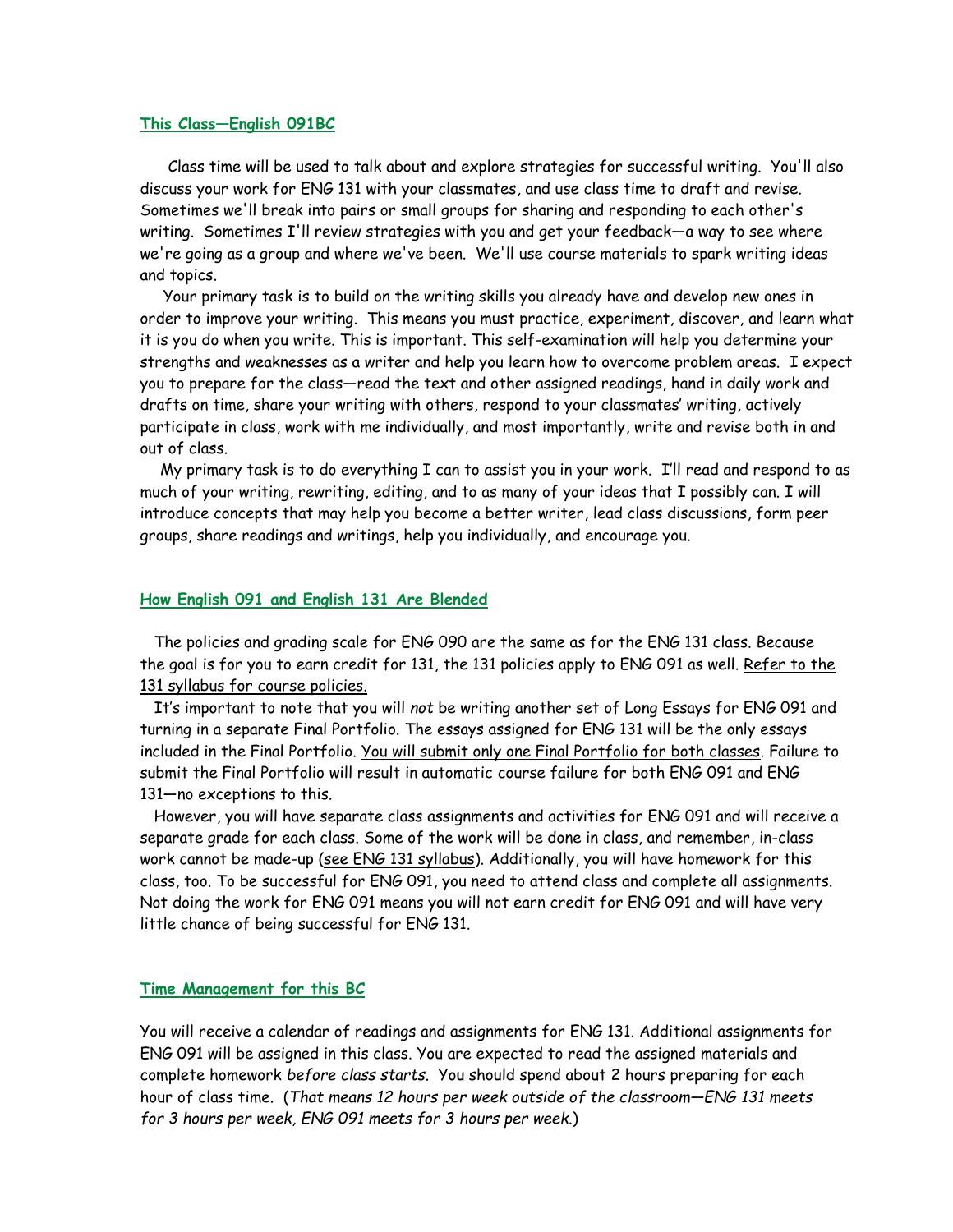#### **Small Group Work:**

Often in class, you will be asked to complete activities, working as a team. Your ability to collaborate, communicate, and contribute effectively in small groups is critical to your success. Why? Because you are expected to be a learner who can help foster others' learning. These skills are essential for your career, family, and life. Employers in our tri-county area continually ask that we help students develop critical thinking and collaborative skills. They know that developing these skills requires practice and application. We will be working on both of these—critical thinking and collaboration—in our small group activities. FACT: 80 % of workers who are fired are not fired because they can't do the work; they are fired because they cannot work cooperatively with others. We don't live or work in isolation, so it is extremely important to practice and develop collaborative skills during your college education.

#### **Participation/Attendance:**

Sitting in class and doing nothing does not equal participating. Participation demands your active presence and your readiness to discuss ideas, to work collaboratively, and to stay on task.Attendance is mandatory. If you miss a class due to an emergency, it is your responsibility to contact a classmate or me before the next class meeting to *find out what you need to do to prepare for the next class*. You probably have a busy life and many things that compete for your time. Nevertheless, class attendance and school work must be high priorities if you are to benefit from the course and receive credit.

#### **Academic Honesty Policy:**

The JC Catalog states, "Academic honesty . . . is the ethical behavior that includes producing their own work and not representing others' work as their own, either by plagiarism, by cheating, or by helping others to do so. Faculty members who suspect a student of dishonesty may penalize the student by assigning a failing grade for the paper, project, report, exam or the course itself. The academic dean will be notified of the situation." When you get caught cheating in college, it can automatically result in course failure and/or expulsion from the college. It is also reported to all three credit agencies which damages credit and affects one's ability to obtain loans of any kind. Don't do this to yourself. Ask for help, instead.

THE FOLLOWING PAGES EXPLAIN THE EDUCATIONAL LEARNING OBJECTIVES AND OUTCOME S FOR THIS COURSE. PLEASE READ THESE CAREFULLY.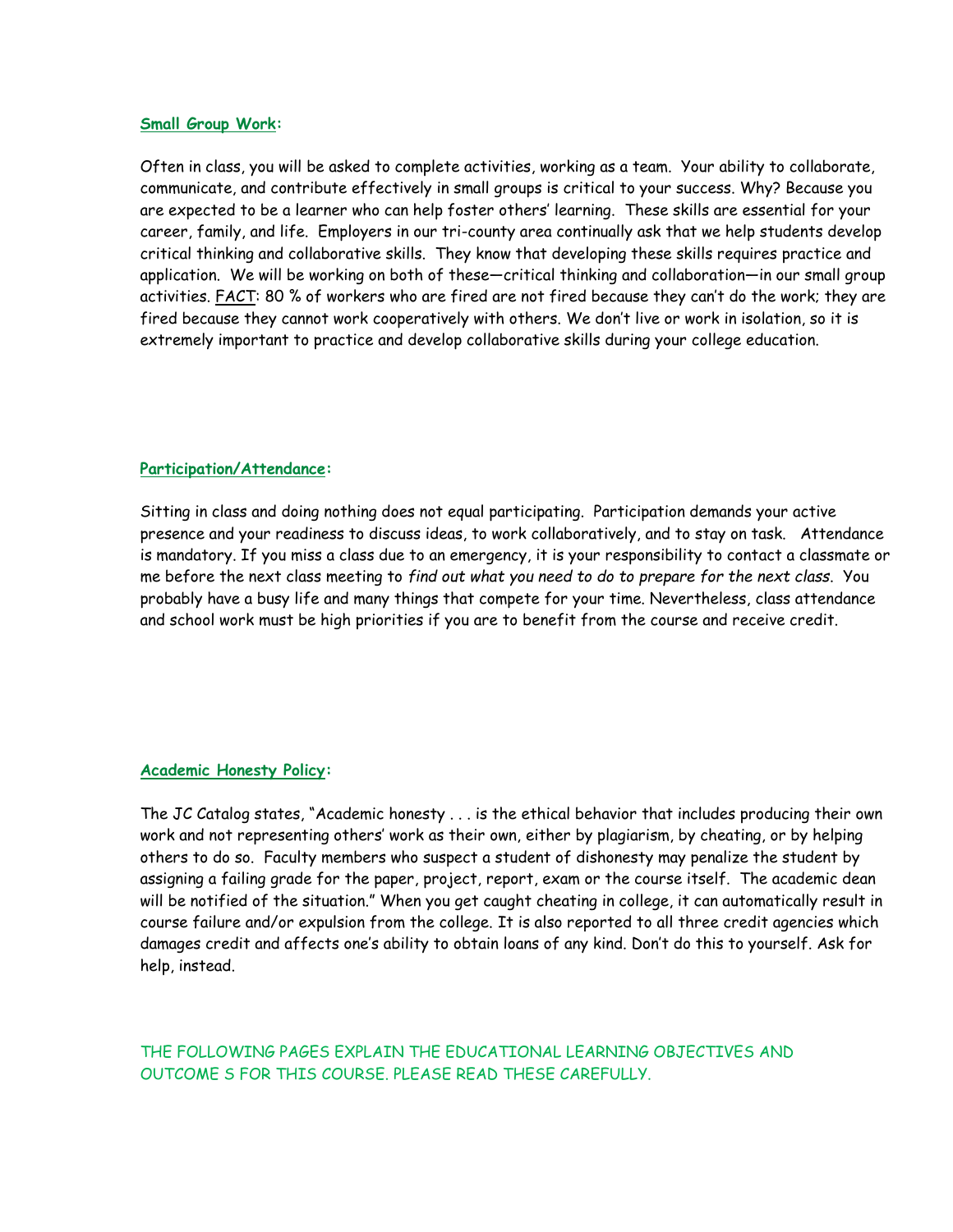**Associate Degree Outcomes** The Board of Trustees has determined that all JC graduates should develop or enhance certain essential skills while enrolled in the college. Several of these Associate Degree Outcomes are addressed in this class, including writing clearly, concisely, and intelligibly and working productively with others, recognizing individual contributions to group success. To pass ENG 091, you must meet outcome requirements

## **ADO #1**: Writing Clearly, Concisely, and Intelligibly **ADO #9**: Working in Small Groups

**Performance Objectives:** In conjunction with ADOs 1 & 9, the following outcomes refer to the specific skills that learners are expected to develop as a result of the instructional process in English 091:

| Critical Thinking, Reading, and                                                                                                                                                                                                                                                                                                                                                                                                          | Rhetorical Knowledge and                                                                                                                                                                                                                                                                                          | <b>Electronic Environment</b>                                                                                                                                                                                                                                                          |
|------------------------------------------------------------------------------------------------------------------------------------------------------------------------------------------------------------------------------------------------------------------------------------------------------------------------------------------------------------------------------------------------------------------------------------------|-------------------------------------------------------------------------------------------------------------------------------------------------------------------------------------------------------------------------------------------------------------------------------------------------------------------|----------------------------------------------------------------------------------------------------------------------------------------------------------------------------------------------------------------------------------------------------------------------------------------|
| <b>Writing Processes</b>                                                                                                                                                                                                                                                                                                                                                                                                                 | <b>Conventions</b>                                                                                                                                                                                                                                                                                                |                                                                                                                                                                                                                                                                                        |
| Practice active reading strategies<br>$\bullet$<br>Write routinely over extended<br>$\bullet$<br>time frames (time for research,<br>reflection, and revision) and<br>shorter time frames (a single<br>sitting or a day or two) for a range<br>of tasks, purposes, and audiences<br>Write narratives to develop real<br>experiences or events using<br>effective technique, well-chosen<br>details, and well-structured event<br>sequence | Use precise words and<br>$\bullet$<br>phrases, telling details,<br>and sensory language to<br>convey a vivid picture of<br>the experiences,<br>events, setting, and/or<br>characters<br>Produce clear and<br>coherent writing in<br>which the development,<br>organization, and style<br>are appropriate to task, | Use Microsoft Word to<br>$\bullet$<br>compose, revise, and save<br>documents<br>Locate research material<br>collected from electronic<br>sources, including library<br>databases and other<br>electronic networks and<br>internet sources<br>Use college learning<br>management system |
| Establish and maintain a formal<br>style and objective tone,<br>according to discipline-specific<br>conventions<br>Provide a focused thesis with<br>appropriate support for<br>articulating implications or<br>significance of topic                                                                                                                                                                                                     | purpose, and audience<br>Develop writing as<br>needed by planning,<br>revising, editing,<br>rewriting, for a specific<br>purpose and audience<br>Practice correct<br>grammar usage                                                                                                                                |                                                                                                                                                                                                                                                                                        |
| Conduct research projects to<br>answer a question (including a self-<br>generated question) or solve a<br>problem; narrow or broaden the<br>inquiry when appropriate;<br>synthesize multiple sources on the<br>subject; and demonstrate<br>understanding of the subject<br>under investigation                                                                                                                                           | Demonstrate<br>communication skills<br>such as listening<br>carefully, respecting<br>other viewpoints,<br>sharing written work,<br>and providing feedback<br>in peer review group                                                                                                                                 |                                                                                                                                                                                                                                                                                        |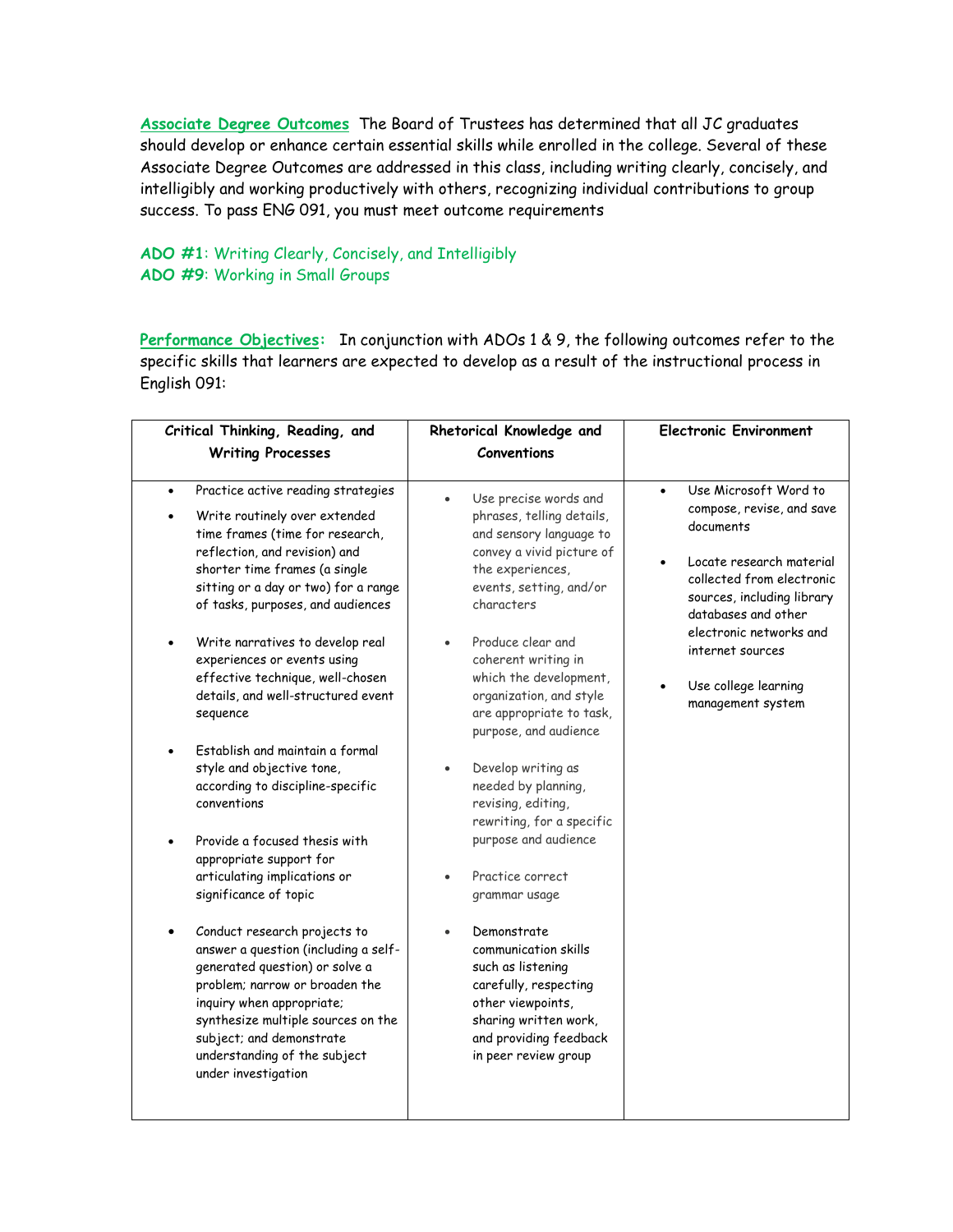## **Students' Frequently Asked Questions about ENG 091**

# *Because I'm enrolled in both ENG 131 and ENG 091BC, do I turn in two separate portfolios, one for each class at the end of the semester?*

 No. Students submit one Final Portfolio: the ENG 131 Portfolio. There is no separate ENG 091 Portfolio because students are not assigned separate 091 essays. The only assigned essays are those for 131. The work of 091 must support the successful completion of 131. The same portfolio is given two separate grades, one for 131 and one for 091.

### *Is the Final Portfolio given the same grade for both 131 and 091?*

 Not necessarily. For 131, the portfolio is read through the lens of the 131 Portfolio Criteria. For 091, the portfolio is read through the lens of the 091 Portfolio Criteria. What this means is that the grade for the 131 portfolio could never be lower than the grade for the 091 portfolio—unless the student does not successfully do the course work for ENG 131. However, the two grades could be identical. For example, if a student receives a 4.0 on the 131 portfolio, obviously the student should receive a 4.0 on the 091 portfolio.

### *What happens if I pass ENG 131, but not ENG 091?*

 If it happens, it happens; you pass ENG 131, but not 091. In other words, it doesn't matter, except in terms of your GPA. In reality, the 091 grade only matters to JC. Because 091 is a DE course, it is an in-house institutional grade. The only grade that matters in terms of the Michigan Transfer Agreement (formerly MACRAO) with other colleges and universities is the 131 grade. Since the goal for all DE writers is to successfully complete the college-level course, if you pass 131, then you've met the goal. However, the 091 grade is on your transcript and figures into your GPA.

# *How can it be possible that I can do the work of ENG 131 if I placed into ENG 090?*

There are a couple of reasons this might happen, based on what we know about placement: it is a fatally flawed system. For one, students don't take placement tests seriously. They may rush through them to get done—especially if the importance is